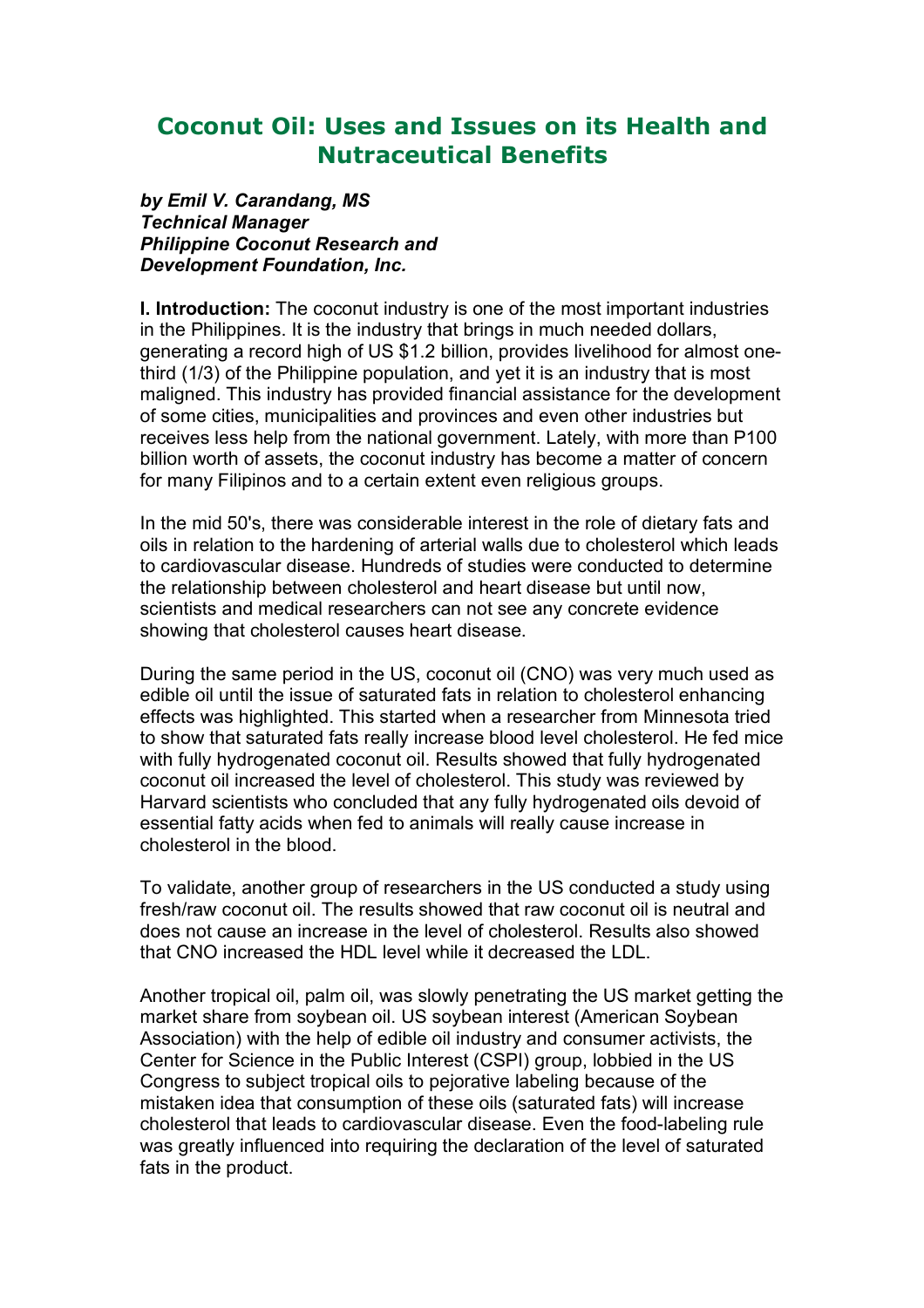Until the Nutrition Labeling and Education Act of 1990 was passed into law, efforts by the government and the private interest groups in the US and to a certain extent in other parts of the world were towards discrediting coconut oil. This adversely affected our coconut industry. Everything the public has been told about vegetable oil in their dietary guidelines is half-true. Consumers were made to believe that tropical oils will clog arteries and can cause heart disease.

# **B. Coconut Oil Health Issues**

Phil Sokolov, a US millionaire from Omaha, Nebraska, president of the National Heart Savers Association in the US and a recovered heart attack patient ran a full-page ad in the US dailies in the late 80's, which bannered "THE POISONING OF AMERICA". He accused food companies of poisoning America by using tropical oils such as coconut oil. As a result major food companies sensitive to consumer fears started to reformulate their products even to the extent of putting on their labels "no coconut oil".

Coconut oil is rich in saturated fats and many people bracket it with animal fats. In contrast with animal fats which contain cholesterol, coconut oil, because of it is vegetable source has no cholesterol. Unfortunately those who equate CNO with other saturated fats do not understand that saturated fats are of different types. There are two (2) types: medium chain (those fatty acids with carbon length of 3 to 12) and long chains (those fatty acids with carbon length of more than 12). Coconut oil is mainly composed of medium chain fatty acids (MCFA), which are easy too digest and converted to energy. They do not raise cholesterol nor increase the risk of heart disease. Animal fats are long chain fatty acids (LCFA) which have the ability to raise cholesterol and are easily stored in the body as fats.

CNO as MCFA is faster to digest and has better solubility in biological fluids. It gets absorbed readily and is carried to the liver were it undergoes rapid oxidation to release energy. This is the reason why coconut oil is preferred when cooking for people who have difficulty digesting fat. Coconut oil is used in infant milk formulation to supply fat. This facilitates absorption of calcium and magnesium essential for bone development. Mother's milk, especially the colostrum, is rich in lauric fatty acid, a major component of coconut oil. This is the one responsible for protecting the newborn baby against disease and many more.

Animal fats on the other hand have LCFAs and need pancreatic lipase to be digested. They do not mix easily with biological fluids. They bypass the liver and go around to all parts of the circulation system carrying with them a heavy load of cholesterol before going to the liver for final oxidation.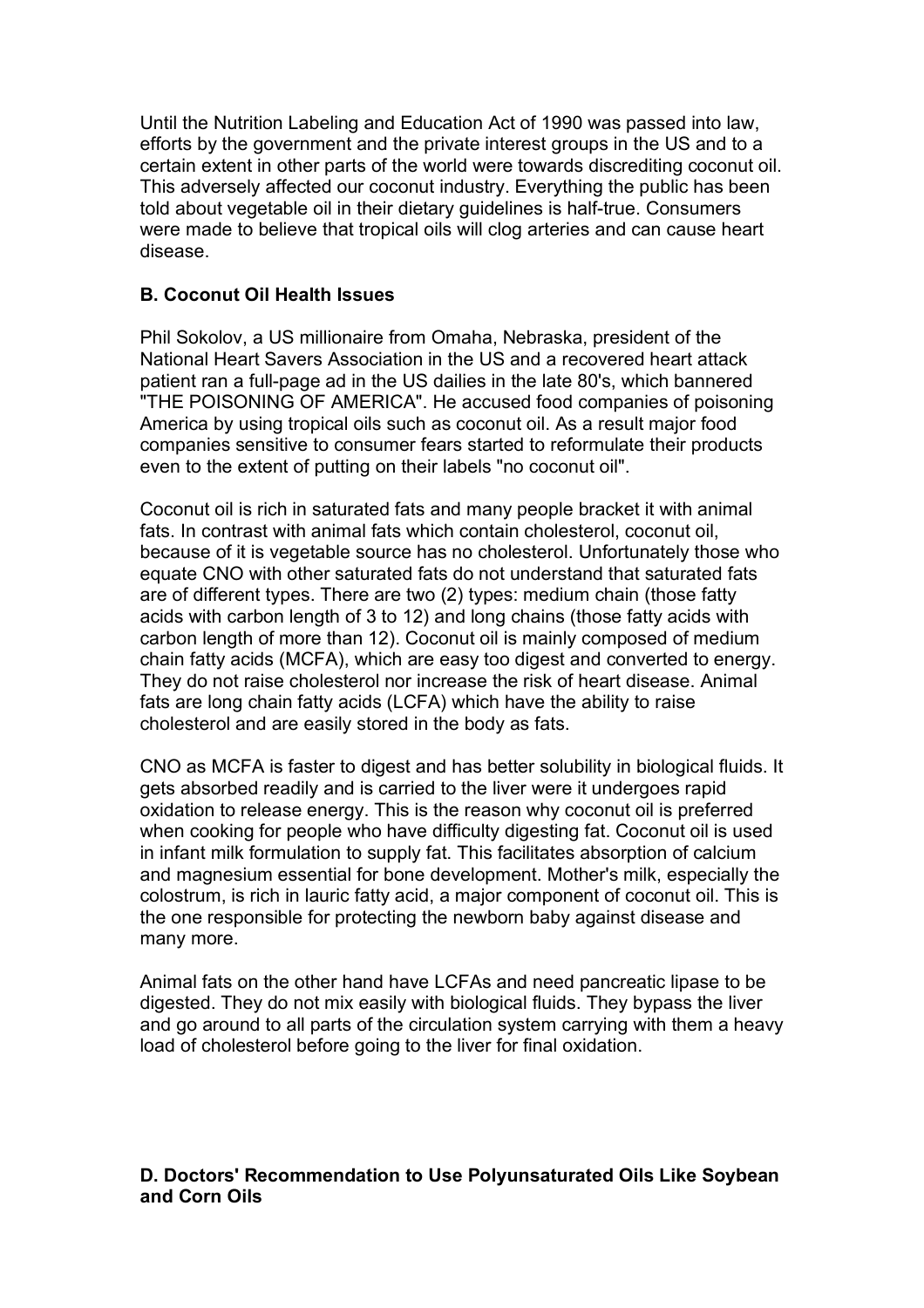Many doctors give advice not to eat foods with saturated fats. Instead they recommend polyunsaturated oils like soybeans, corn and others. Even the United States Department of Agriculture and the United States Food Drug Administration know that these polyunsaturated oils are unstable, have short shelf-life and becomes rancid easily. Polyunsaturated oils have LCFA and are liquid at room temperature even inside the refrigerator. They easily combine with oxygen in air, thus becoming rancid. This reaction results to peroxide formation that can trigger mutations or deformities in the developing fetus, or sometimes even cancer. During seizures lipid peroxidation occurs and some scientists theorize that this might be responsible for the nerve cell degeneration of Alzheimer's disease.

It is not common knowledge that the use of these oils claiming to have high content of polyunsaturated fatty acids is bad for the health as they produce large amounts of oxidants inside the body which eventually make the cells age faster and then die. To avoid this, these oils are partially hydrogenated. However, the process has proven unfavorable to the "new" oil due to the formation of transfatty acids which are unhealthy.

A study in the US claimed that polyunsaturated oils lower the serum cholesterol. Again this research is not complete. Chemical analysis of atheroma (deposits in the inner arteries of the arterial walls) shows that fatty acids from the cholesterol esters are 74% unsaturates and 24% saturates. None were reported to contain lauric or myristic acids normally found in CNO. Since PUFA is circulating inside the body, these atheroma composed of cholesterol esters are taken into the tissues, thus findings indicate that PUFA lowers the blood cholesterol without due consideration of the tissue cholesterol. It also lowers the bad cholesterol by 24% but lowers also the good cholesterol by 41%. A higher ratio between LDL/HDL in an indication that the person is prone to cardiovascular disease or heart attack.

In order to prevent peroxidation or rancidity, the hydrogenation process is applied. Thus the natural fats known to our body become synthetic or artificial. As a result of this partial hydrogenation, the normal configuration "cis" (curved or curled structure) becomes different resulting to the formation of "trans" (straight structure) fatty acids.

When ingested, traces of trans fats can be seen in red blood cells which should not contain any. This weakens the membrane's protective structure and function, altering the transport of minerals and other nutrients but permitting entry of disease microbes and toxic chemicals.

Trans fats also derail the body's normal mechanisms of eliminating cholesterol by blocking the normal conversion of cholesterol in the liver and contributing in the elevation of cholesterol in the blood.

It also lowers the quality and quantity of milk from lactating mothers, results in low birth weight, increases the risk of diabetes, decreases levels of testosterone in males forming abnormal sperm cells.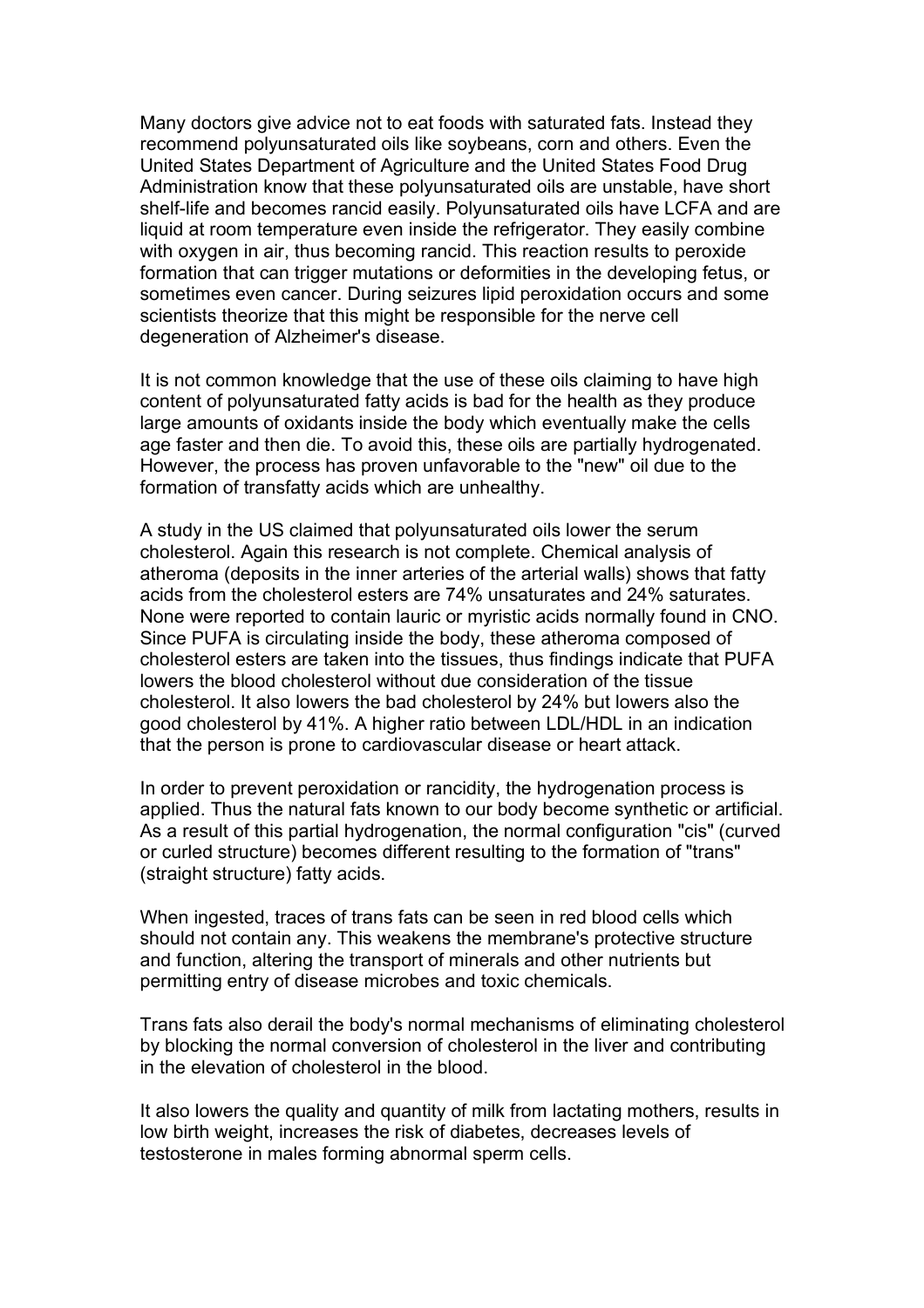Coconut oil, which is a Medium Chain Triglyceride (MCT), easily bypassed the digestive tract and is quickly absorbed by the liver so it can be used for energy. Other benefits form MCT are its anti-aging effect, potential anti-cancer and anti-microbial/anti viral properties.

Despite the benefits given by coconut oil, large food manufacturing companies in the US refuse to reformulate back to coconut oil even though they have personal knowledge in the potential benefits of returning to CNO. It is the public health agenda that dictates. This is because consumer and nutritionist perceptions are what drives buying. Re-educating the consumer, nutritionist and the manufacturers must be effectively directed to those people who contest the government agenda. This will be difficult because much of the control comes from ignorance and the rest from the US domestic oil industry.

# **III. Coconut Oil as Nutraceuticals**

During the early days, coconut oil was an important part of traditional medications. People used herbs and parts of certain trees. Coconut oil concoctions applied directly to wounds or swollen areas provided quick healing. It is not only in the Philippines that these rituals have been practiced even up to the present but also in many other countries in Asia, the Pacific Islands and some parts of Africa. They believe that coconut oil has a special healing and divine power.

The word nutraceutical has been invented to define natural, standardized nontoxic dietary supplement designed to optimize health through improved nutrition. What separates nutraceuticals from an ordinary dietary supplement is that nutraceutical benefits can be substantiated with scientific facts in the prevention of chronic diseases such as cancer, heart disease and osteoporosis. It is any food or food ingredient considered to provide medical or health benefits, including the prevention and treatment of disease and at the same time improve state of nutrition.

# *A. Nutraceutical Markets*

The market for nutraceuticals is growing quickly worldwide and it is this global scope that particularly attracts marketers. It is estimated that the US market alone is worth some US\$250B, Europe another US\$250B, and Japan, US\$4B. nutraceuticals have opened a host of business opportunities, economic (health care-cost savings) and quality of life opportunities.

It will be necessary to discuss nutraceuticals thoroughly with regulatory agencies to study issues, options and to determine what scientific information about nutraceutical products sold be required to bring about positive, realistic regulatory changes so as to facilitate appropriate promotion and marketing of nutraceuticals based on their risk-management or disease preventive attributes.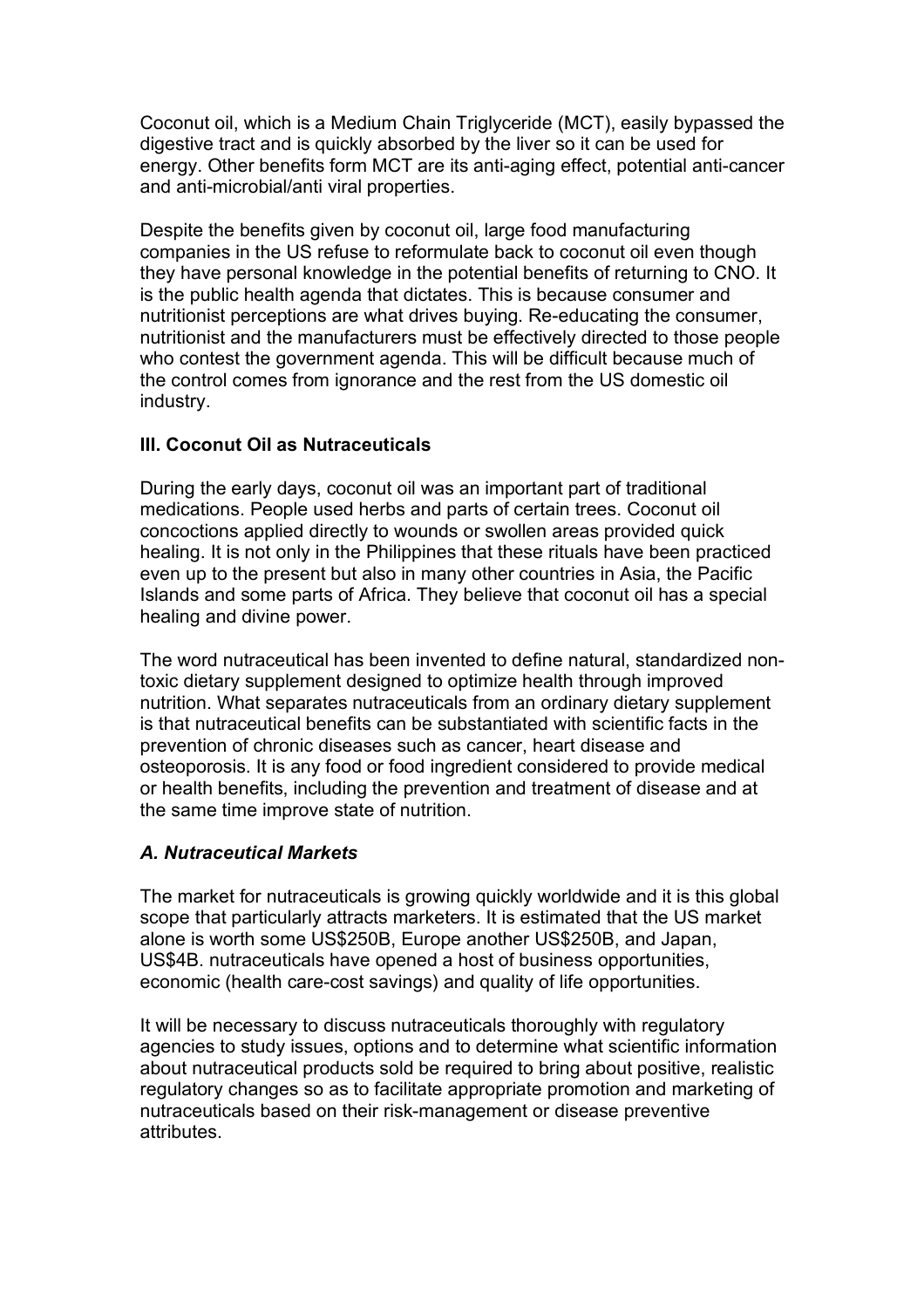# *B. Problems and recommendation*

In many countries like the Philippines, present laws block important nutraceutical advances because they fall outside the traditional regulatory concept of either a food or drug.

We must also consider reducing the cost of chemical trials, which can be offset through government programs and policies.

It may be necessary to facilitate and/or coordinate the development and implementation of a multisectoral communication strategy to build awareness with respect to the wide and interesting range of nutraceutical products and the benefits they might offer.

### *C. Application of Coconut oil in Nutraceuticals*

Coconut oil can be classified as nutraceutical product. It is rich in MCT, primarily the lauric acid (C12), and a type of fat that is proven to fight many viruses including herpes, HIV, bacteria, fungi among others. It is an excellent cooking oil. Not only can it withstand high temperature but also it does not break down easily. Its being an MCT is good for people with AIDS, and also for geriatric patients as it contributes to faster surgical recovery. Coconut oil has an advantage compared to polyunsaturated oils because consuming polyunsaturated oils can cause "acquired immunodeficiency." It weakens the immune systems function in ways that are similar to the damage caused by radiation, hormone imbalance, cancer, aging and viral infection.

Coconut oil or its derivatives is also good for transdermal deliveries and for people suffering from chronic disease. It is even highly recommended for athletes for quick energy instead of sugars.

# *D. PCRDF Nutraceutical R&D'S*

Even as early as 1990, PCRDF was already exploring the possibilities of finding other uses of coconut oil or its derivatives. Such studies include using CNO for the production of structured lipids. CNO is essential fatty acid (EFC) deficient. Combining CNO with EFA enriched oil at 75:25 proportion provides patients faster recovery from malnutrition and disease prevention.

In 1998, PCRDF together with San Lazaro Hospital and UNILAB conducted preliminary studies in the use of monolaurin, a monoglyceride of C12, on fifteen (15) HIV positive patients and the results gathered were very encouraging. Expanded studies involving fifty (50) HIV positive persons are currently being undertaken using monoglyceride of lauric acid from coconut oil. It has been found that monolaurin disrupts the lipid membranes of the enveloped HIV viruses. There were laboratory studies conducted showing monolaurin can also inactivate bacteria, yeast, fungi, inhibits the growth of Helicobacter pylori and many gram positive bacteria such as those surface skin bacteria that can cause pimples, acne, and warts. Our studies showed also that adding monolaurin to certain antibiotics could solve the problems of bacterial preventing endotoxin shock in animals.